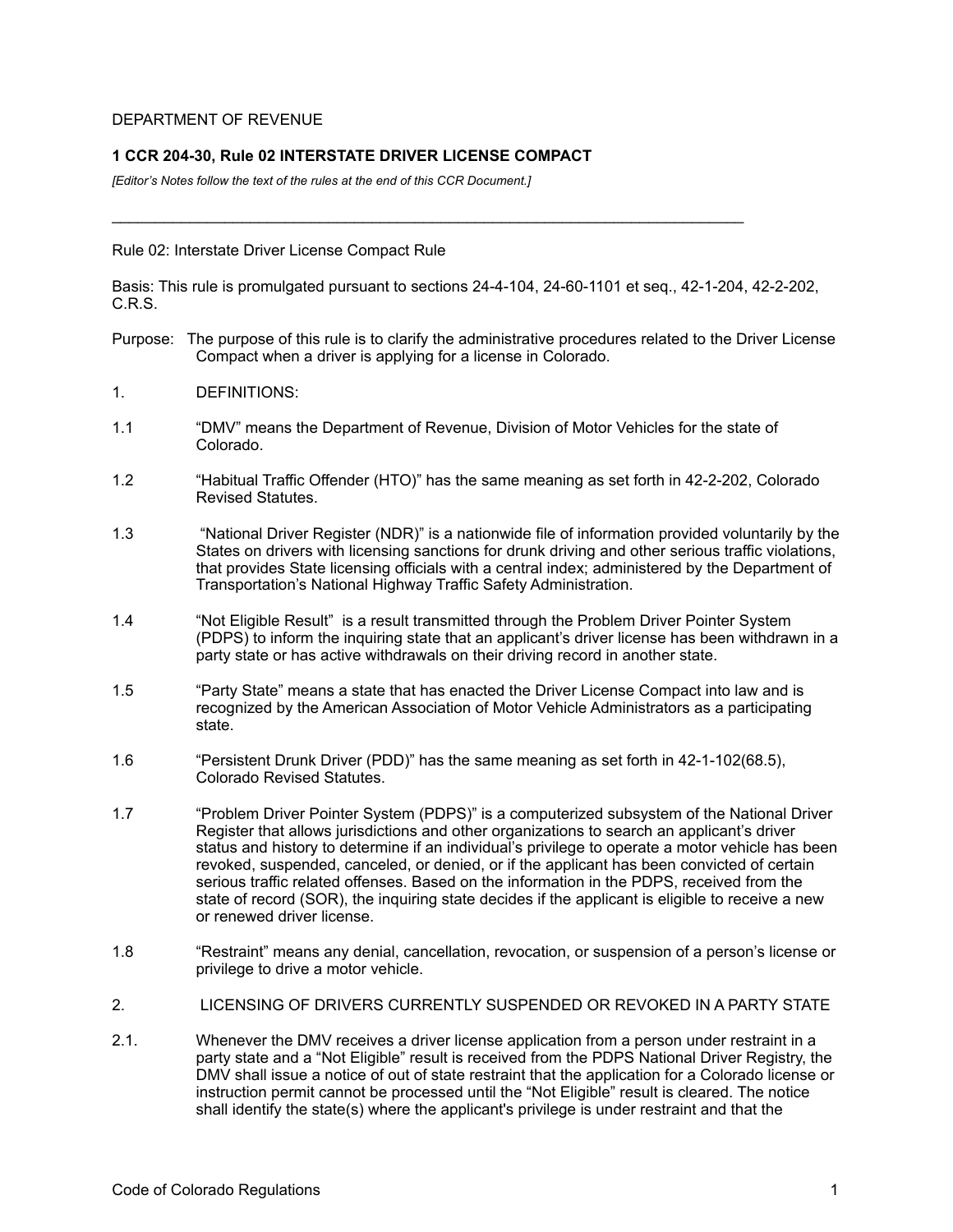applicant may contact the party state for more information, or to request a letter of clearance from the state with the restraint. The applicant may make a written request to review the "Not Eligible" result.

2.2. Upon receipt of a written request for review, the DMV will request the applicant's party state driving record for analysis. DMV shall calculate the reinstatement eligibility date as if the offense had occurred in Colorado.

> a. In calculating reinstatement eligibility, the DMV shall credit the length of time spent under the party state's restraint to the period of suspension or revocation pursuant to Colorado law.

> b. If the calculated reinstatement eligibility date has passed, the applicant shall be eligible to apply for a Colorado driver's license or instruction permit upon the completion of all required reinstatement conditions.

c. If the calculated reinstatement eligibility date is a date in the future, the applicant will not be eligible to apply for the Colorado license or instruction permit until that future date and will be issued a notice of denial.

- 2.3. If an applicant is not eligible under Colorado law for reinstatement, based on a restraint in a party state, then the applicant is also not eligible for any limited driving privilege, such as a probationary or temporary license and shall be issued a notice of denial.
- 2.4. In no event shall a Colorado driver's license or instruction permit be issued to any applicant if the period from the imposition of a revocation by a party state is less than one year, nor may a driver license be issued if the period of suspension imposed by a party state has not terminated.
- 2.5. If the restraint is from a state that does not participate in the Driver's License Compact, a Colorado driver's license or instruction permit may only be obtained once the non-party state shows an "eligible" status on the PDPS.
- 2.6. Any applicant who disagrees with the DMV's analysis and license requirements based upon the existing revocation or suspension of their license in another party state may request a hearing within 60 days from the date of denial.

### 3. DEPARTMENT HEARING FOR DENIAL OF LICENSE UNDER RESTRAINT

- 3.1 An applicant who has received a notice of denial may, within 60 days of the date of the notice of denial, request a hearing on the denial by filing a written request for hearing with the Hearings Section of the Department.
- 3.2 Hearings shall be held in accordance with the provisions of the State Administrative Procedure Act, and the provisions of Title 42 and 24 of the Colorado Revised Statutes.
- 3.3 The only issue at a hearing shall be whether the applicant has satisfied federal and state requirements for the issuance of a Driver License.
- 3.4 The hearing officer shall issue a written decision. If the hearing officer finds that the applicant has not satisfied federal and state requirements for the issuance of a driver license, then the denial shall be sustained. If the hearing officer finds that the applicant has satisfied requirements for the issuance of a Driver License, the denial shall be rescinded and the Department shall issue a Colorado driver license.